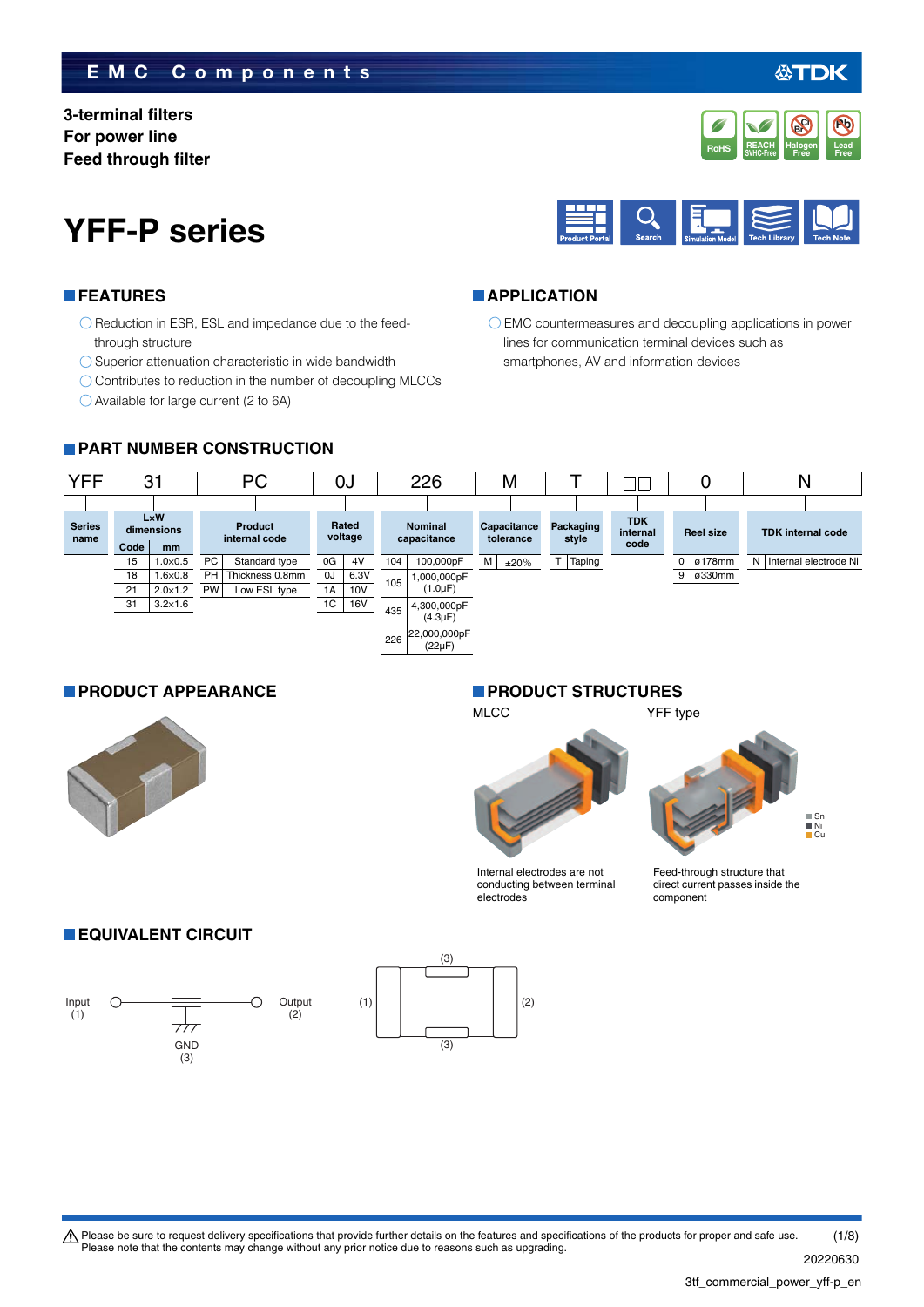## **YFF15PC type**

### **ELECTRICAL CHARACTERISTICS**

#### **CHARACTERISTICS SPECIFICATION TABLE**

| <b>Insertion loss</b><br>40dB bandwidth<br>(MHz) | <b>Rated voltage</b><br><b>Edc</b><br>(V) | <b>Rated current</b><br>ldc.<br>(A) | DC resistance (Max.)<br>Rdc<br>$(m\Omega)$ | <b>Operating</b><br>temperature range<br>(°C) | Storage temperature range<br>(After mount)<br>°C) | Catalog part numbers |
|--------------------------------------------------|-------------------------------------------|-------------------------------------|--------------------------------------------|-----------------------------------------------|---------------------------------------------------|----------------------|
| 0.3 to 1700                                      | 4                                         | 2                                   | 12                                         | $-55$ to $+85$                                | $-55$ to $+85$                                    | YFF15PC0G435MT000N   |
| 0.3 to 1700                                      | 4                                         | 2                                   | 12                                         | $-55$ to $+85$                                | $-55$ to $+85$                                    | YFF15PC0G435MT009N   |
| 0.8 to 1800                                      | 6.3                                       | 3                                   | 12                                         | $-55$ to $+105$                               | $-55$ to $+105$                                   | YFF15PC0J105MT000N   |
| 0.8 to 1800                                      | 6.3                                       | 3                                   | 12                                         | $-55$ to $+105$                               | $-55$ to $+105$                                   | YFF15PC0J105MT009N   |
| 0.8 to 1800                                      | 4                                         | 3                                   | 12                                         | $-55$ to $+105$                               | $-55$ to $+105$                                   | YFF15PC0G105MT000N   |
| 0.8 to 1800                                      | 4                                         | 3                                   | 12                                         | $-55$ to $+105$                               | $-55$ to $+105$                                   | YFF15PC0G105MT009N   |
| 1700<br>2 to                                     | 6.3                                       | 3                                   | 30                                         | $-55$ to $+105$                               | $-55$ to $+105$                                   | YFF15PC0J474MT000N   |
| 1700<br>2 to                                     | 6.3                                       | 3                                   | 30                                         | $-55$ to $+105$                               | $-55$ to $+105$                                   | YFF15PC0J474MT009N   |
| 1300<br>4 to                                     | 10                                        | 3                                   | 30                                         | $-55$ to $+105$                               | $-55$ to $+105$                                   | YFF15PC1A224MT000N   |
| 1300<br>to<br>4                                  | 10                                        | 3                                   | 30                                         | $-55$ to $+105$                               | $-55$ to $+105$                                   | YFF15PC1A224MT009N   |
| 1300<br>to                                       | 16                                        | 3                                   | 30                                         | $-55$ to $+105$                               | $-55$ to $+105$                                   | YFF15PC1C104MT000N   |
| 1300<br>9<br>to                                  | 16                                        | 3                                   | 30                                         | $-55$ to $+105$                               | $-55$ to $+105$                                   | YFF15PC1C104MT009N   |

Click the part number for details.

The rated current depends on the operating temperature. For details, refer to RATED CURRENT DERATING graph below. The maximum operating temperature includes capacitor self-heating of up to 20°C.

#### **ELECTRICAL CHARACTERISTICS GRAPH**

#### INSERTION LOSS vs. FREQUENCY RATED CURRENT DERATING







#### **SHAPE & DIMENSIONS RECOMMENDED LAND PATTERN**



Land pattern+Solder resist  $\overline{\text{VZ}}$  Land pattern

Connect GND terminals and GND of circuit boards by using such as through-holes so that the distance between them becomes the shortest.

| L (mm)          | $W$ (mm)                           | $T$ (mm)        | $B$ (mm)    | $C \, (mm)$ | Reel size (mm) | Package quantity (pcs./reel) | Catalog part numbers |  |  |  |  |
|-----------------|------------------------------------|-----------------|-------------|-------------|----------------|------------------------------|----------------------|--|--|--|--|
| $1.05 \pm 0.05$ | $0.65 \pm 0.05$                    | $0.45 \pm 0.05$ | $0.09$ min. | $0.30+0.10$ | ø178           | 10.000                       | YFF15PC0G435MT000N   |  |  |  |  |
| $1.05 \pm 0.05$ | $0.65 \pm 0.05$                    | $0.45 \pm 0.05$ | $0.09$ min. | $0.30+0.10$ | ø330           | 50.000                       | YFF15PC0G435MT009N   |  |  |  |  |
| $1.00 + 0.05$   | $0.55 \pm 0.05$                    | $0.30+0.05$     | $0.09$ min. | $0.30+0.10$ | ø178           | 10.000                       | YFF15PC0J105MT000N   |  |  |  |  |
| $1.00 + 0.05$   | $0.55 \pm 0.05$                    | $0.30+0.05$     | $0.09$ min. | $0.30+0.10$ | ø330           | 50.000                       | YFF15PC0J105MT009N   |  |  |  |  |
| $1.00 \pm 0.05$ | $0.55 \pm 0.05$                    | $0.30+0.05$     | $0.09$ min. | $0.30+0.10$ | ø178           | 10,000                       | YFF15PC0G105MT000N   |  |  |  |  |
| $1.00 + 0.05$   | $0.55 \pm 0.05$                    | $0.30+0.05$     | $0.09$ min. | $0.30+0.10$ | ø330           | 50,000                       | YFF15PC0G105MT009N   |  |  |  |  |
| $1.00 + 0.05$   | $0.55 \pm 0.05$                    | $0.30+0.05$     | $0.09$ min. | $0.30+0.10$ | ø178           | 10.000                       | YFF15PC0J474MT000N   |  |  |  |  |
| $1.00 \pm 0.05$ | $0.55 \pm 0.05$                    | $0.30 \pm 0.05$ | $0.09$ min. | $0.30+0.10$ | ø330           | 50.000                       | YFF15PC0J474MT009N   |  |  |  |  |
| $1.00 \pm 0.05$ | $0.55 \pm 0.05$                    | $0.30+0.05$     | $0.09$ min. | $0.30+0.10$ | ø178           | 10,000                       | YFF15PC1A224MT000N   |  |  |  |  |
| $1.00 \pm 0.05$ | $0.55 \pm 0.05$                    | $0.30 + 0.05$   | $0.09$ min. | $0.30+0.10$ | ø330           | 50,000                       | YFF15PC1A224MT009N   |  |  |  |  |
| $1.00 + 0.05$   | $0.55 \pm 0.05$                    | $0.30+0.05$     | $0.09$ min. | $0.30+0.10$ | ø178           | 10.000                       | YFF15PC1C104MT000N   |  |  |  |  |
| $1.00 \pm 0.05$ | $0.55 \pm 0.05$                    | $0.30+0.05$     | 0.09 min.   | $0.30+0.10$ | ø330           | 50,000                       | YFF15PC1C104MT009N   |  |  |  |  |
|                 | Click the part number for details. |                 |             |             |                |                              |                      |  |  |  |  |

 $\bigwedge$  Please be sure to request delivery specifications that provide further details on the features and specifications of the products for proper and safe use. Please note that the contents may change without any prior notice due to reasons such as upgrading. (2/8)

20220630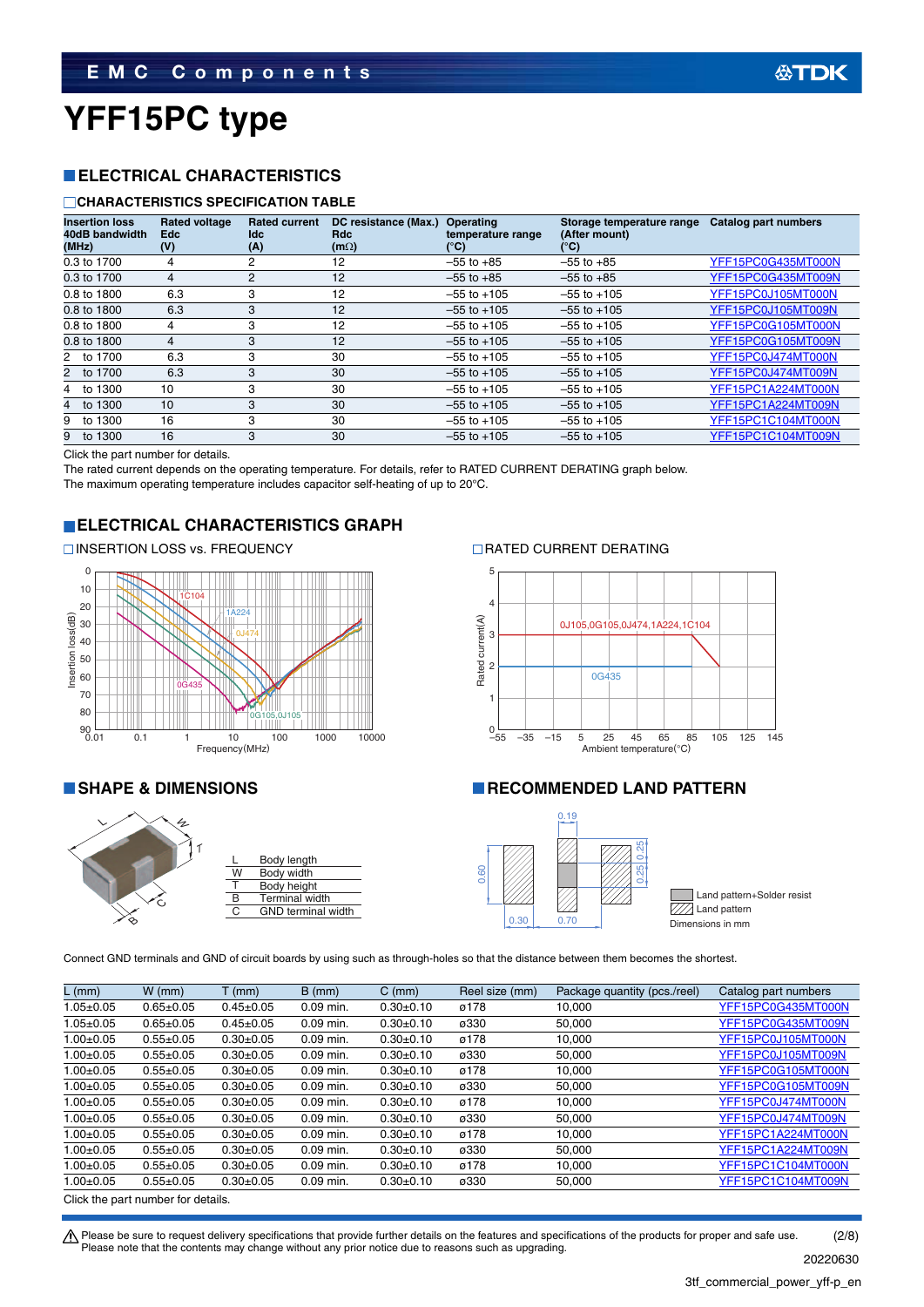## **YFF18PC type**

### **ELECTRICAL CHARACTERISTICS**

#### **CHARACTERISTICS SPECIFICATION TABLE**

| <b>Insertion loss</b><br>40dB bandwidth<br>(MHz) | <b>Rated voltage</b><br><b>Edc</b><br>(V) | <b>Rated current</b><br>Idc<br>(A) | DC resistance (Max.)<br>Rdc<br>$(m\Omega)$ | Operating<br>temperature range<br>(°C) | Storage temperature range<br>(After mount)<br>°C) | Catalog part numbers |
|--------------------------------------------------|-------------------------------------------|------------------------------------|--------------------------------------------|----------------------------------------|---------------------------------------------------|----------------------|
| 0.2 to 1500                                      | 6.3                                       |                                    | 12                                         | $-55$ to $+85$                         | $-55$ to $+85$                                    | YFF18PC0J475MT0H0N   |
| 0.2 to 1500                                      | 6.3                                       | 4                                  | 12                                         | $-55$ to $+85$                         | $-55$ to $+85$                                    | YFF18PC0J475MT0H9N   |
| 0.8 to 1600                                      | 6.3                                       | 4                                  | 12                                         | $-55$ to $+105$                        | $-55$ to $+105$                                   | YFF18PC0J105MT0H0N   |
| 0.8 to 1600                                      | 6.3                                       | 4                                  | 12                                         | $-55$ to $+105$                        | $-55$ to $+105$                                   | YFF18PC0J105MT0H9N   |
| 2 to 1100                                        | 6.3                                       | 4                                  | 30                                         | $-55$ to $+125$                        | $-55$ to $+125$                                   | YFF18PC0J474MT0H0N   |
| 2 to 1100                                        | 6.3                                       | 4                                  | 30                                         | $-55$ to $+125$                        | $-55$ to $+125$                                   | YFF18PC0J474MT0H9N   |
| 3 to 1800                                        | 6.3                                       | 4                                  | 30                                         | $-55$ to $+125$                        | $-55$ to $+125$                                   | YFF18PC0J224MT0H0N   |
| 1800<br>3 to                                     | 6.3                                       | 4                                  | 30                                         | $-55$ to $+125$                        | $-55$ to $+125$                                   | YFF18PC0J224MT0H9N   |
| 7 to 1100                                        | 16                                        | 4                                  | 30                                         | $-55$ to $+125$                        | $-55$ to $+125$                                   | YFF18PC1C104MT0H0N   |
| 7 to 1100                                        | 16                                        | 4                                  | 30                                         | $-55$ to $+125$                        | $-55$ to $+125$                                   | YFF18PC1C104MT0H9N   |

Click the part number for details.

The rated current depends on the operating temperature. For details, refer to RATED CURRENT DERATING graph below.

The maximum operating temperature includes capacitor self-heating of up to 20°C.

### **ELECTRICAL CHARACTERISTICS GRAPH**



#### INSERTION LOSS vs. FREQUENCY RATED CURRENT DERATING



### **RECOMMENDED LAND PATTERN**





Land pattern+Solder resist  $\mathbb{Z}/\mathbb{Z}$  Land pattern

Connect GND terminals and GND of circuit boards by using such as through-holes so that the distance between them becomes the shortest.

| $L$ (mm)        | $W$ (mm)        | $T$ (mm)        | $B$ (mm)        | $C \, (mm)$     | Reel size (mm) | Package quantity (pcs./reel) | Catalog part numbers |
|-----------------|-----------------|-----------------|-----------------|-----------------|----------------|------------------------------|----------------------|
| $1.60 \pm 0.20$ | $0.80 \pm 0.10$ | $0.60 \pm 0.10$ | $0.25 \pm 0.15$ | $0.40 \pm 0.10$ | ø178           | 4.000                        | YFF18PC0J475MT0H0N   |
| 1.60±0.20       | $0.80 + 0.10$   | $0.60 + 0.10$   | $0.25 \pm 0.15$ | $0.40 \pm 0.10$ | ø330           | 10,000                       | YFF18PC0J475MT0H9N   |
| $1.60 + 0.20$   | $0.80+0.10$     | $0.60 + 0.10$   | $0.25 \pm 0.15$ | $0.40 \pm 0.10$ | ø178           | 4.000                        | YFF18PC0J105MT0H0N   |
| 1.60±0.20       | $0.80+0.10$     | $0.60 + 0.10$   | $0.25 \pm 0.15$ | $0.40 \pm 0.10$ | ø330           | 10,000                       | YFF18PC0J105MT0H9N   |
| .60±0.20        | $0.80 + 0.10$   | $0.60 \pm 0.10$ | $0.25 \pm 0.15$ | $0.40 \pm 0.10$ | ø178           | 4.000                        | YFF18PC0J474MT0H0N   |
| $.60 \pm 0.20$  | $0.80 + 0.10$   | $0.60 + 0.10$   | $0.25 \pm 0.15$ | $0.40 \pm 0.10$ | ø330           | 10,000                       | YFF18PC0J474MT0H9N   |
| $1.60 + 0.20$   | $0.80 \pm 0.10$ | $0.60 + 0.10$   | $0.25 \pm 0.15$ | $0.40 \pm 0.10$ | ø178           | 4.000                        | YFF18PC0J224MT0H0N   |
| $1.60 + 0.20$   | $0.80+0.10$     | $0.60 + 0.10$   | $0.25 \pm 0.15$ | $0.40 \pm 0.10$ | ø330           | 10,000                       | YFF18PC0J224MT0H9N   |
| $1.60 + 0.20$   | $0.80 \pm 0.10$ | $0.60 + 0.10$   | $0.25 \pm 0.15$ | $0.40 \pm 0.10$ | ø178           | 4.000                        | YFF18PC1C104MT0H0N   |
| i.60±0.20       | $0.80 + 0.10$   | $0.60 + 0.10$   | $0.25 \pm 0.15$ | $0.40 \pm 0.10$ | ø330           | 10.000                       | YFF18PC1C104MT0H9N   |

Click the part number for details.

**公TDK** 

Please be sure to request delivery specifications that provide further details on the features and specifications of the products for proper and safe use.<br>Please note that the contents may change without any prior notice d (3/8)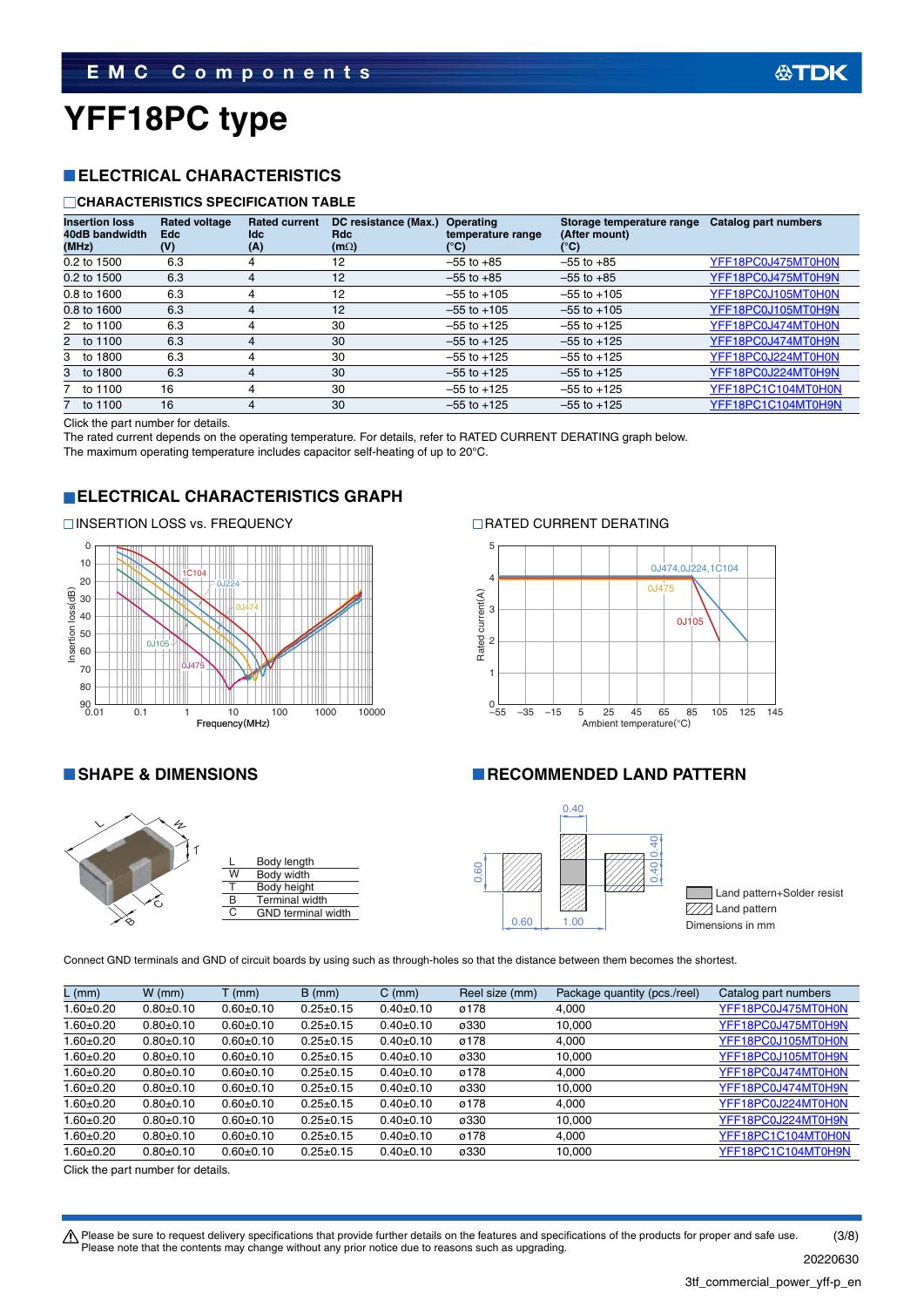# **YFF18PH type**

### **ELECTRICAL CHARACTERISTICS**

#### **CHARACTERISTICS SPECIFICATION TABLE**

| <b>Insertion loss</b><br>40dB bandwidth<br>(MHz) | <b>Rated voltage</b><br><b>Edc</b><br>(V) | <b>Rated current</b><br>ldc<br>(A) | DC resistance (Max.)<br>Rdc<br>$(m\Omega)$ | Operating<br>temperature range<br>(°C) | Storage temperature range<br>(After mount)<br>°C) | Catalog part numbers |
|--------------------------------------------------|-------------------------------------------|------------------------------------|--------------------------------------------|----------------------------------------|---------------------------------------------------|----------------------|
| 0.3 to 1700                                      | 6.3                                       |                                    | 10                                         | $-55$ to $+125$                        | $-55$ to $+125$                                   | YFF18PH0J106MT00HE   |
| 0.4 to 1500                                      | 6.3                                       |                                    | 12                                         | $-55$ to $+85$                         | $-55$ to $+85$                                    | YFF18PH0J225MT000N   |
| 0.4 to 1500                                      | 6.3                                       |                                    | 12                                         | $-55$ to $+85$                         | $-55$ to $+85$                                    | YFF18PH0J225MT009N   |
| 0.7 to 1100                                      | 6.3                                       |                                    | 12                                         | $-55$ to $+105$                        | $-55$ to $+105$                                   | YFF18PH0J105MT000N   |
| 0.7 to 1100                                      | 6.3                                       |                                    | 12                                         | $-55$ to $+105$                        | $-55$ to $+105$                                   | YFF18PH0J105MT009N   |

Click the part number for details.

The rated current depends on the operating temperature. For details, refer to RATED CURRENT DERATING graph below. The maximum operating temperature includes capacitor self-heating of up to 20°C.

#### **ELECTRICAL CHARACTERISTICS GRAPH**





#### **RECOMMENDED LAND PATTERN**





Land pattern+Solder resist  $\overline{\mathbb{Z}/\mathbb{Z}}$  Land pattern 0.60 1.00 Dimensions in mm

**公TDK** 

Connect GND terminals and GND of circuit boards by using such as through-holes so that the distance between them becomes the shortest.

| $L$ (mm)                     | $W$ (mm)             | $\dot{m}$            | $B \, (mm)$     | $C \, (mm)$   | Reel size (mm) | Package quantity (pcs./reel) | Catalog part numbers |
|------------------------------|----------------------|----------------------|-----------------|---------------|----------------|------------------------------|----------------------|
| l.60+0.30.-0.10              | $0.80 + 0.30 - 0.10$ | $0.80 + 0.30 - 0.10$ | $0.25{\pm}0.20$ | $0.40+0.20$   | ø178           | 3.000                        | YFF18PH0J106MT00HE   |
| $0.60{\scriptstyle \pm0.20}$ | $0.80 + 0.10$        | $0.80+0.10$          | $0.25 + 0.15$   | $0.40+0.10$   | ø178           | 4.000                        | YFF18PH0J225MT000N   |
| $.60 \pm 0.20$               | $0.80 + 0.10$        | $0.80 + 0.10$        | $0.25 + 0.15$   | $0.40+0.10$   | ø330           | 10.000                       | YFF18PH0J225MT009N   |
| $0.60{\scriptstyle \pm0.20}$ | $0.80 + 0.10$        | $0.80 + 0.10$        | $0.25 + 0.15$   | $0.40 + 0.10$ | ø178           | 4.000                        | YFF18PH0J105MT000N   |
| $0.60 \pm 0.20$              | $0.80 + 0.10$        | $0.80+0.10$          | $0.25 + 0.15$   | $0.40 + 0.10$ | ø330           | 10.000                       | YFF18PH0J105MT009N   |

Click the part number for details.

t Please be sure to request delivery specifications that provide further details on the features and specifications of the products for proper and safe use. Please note that the contents may change without any prior notice due to reasons such as upgrading. (4/8)

20220630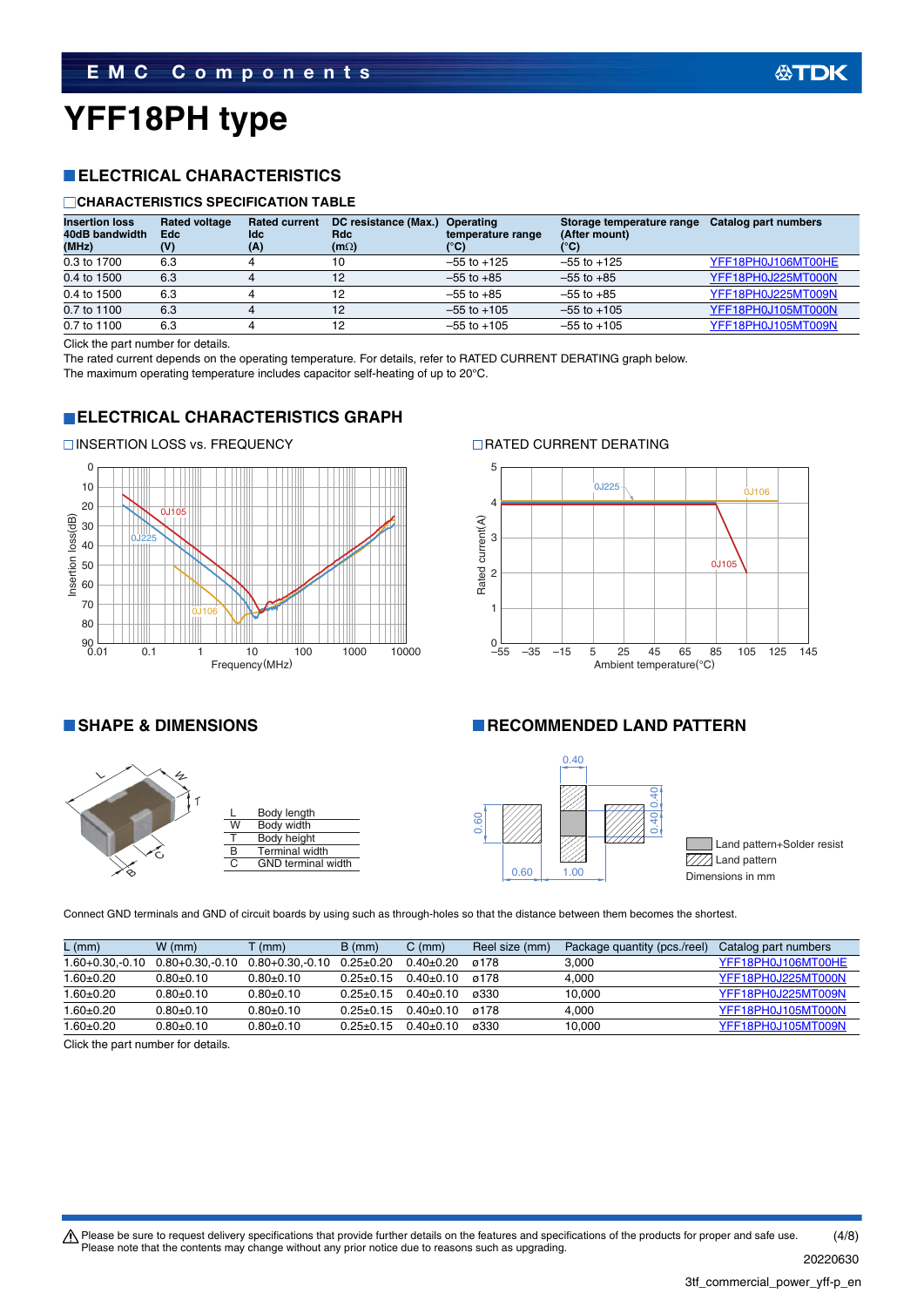# **YFF18PW type**

### **ELECTRICAL CHARACTERISTICS**

#### **CHARACTERISTICS SPECIFICATION TABLE**

| <b>Insertion loss</b><br>40dB bandwidth<br>(MHz) | <b>Rated voltage</b><br><b>Edc</b><br>(V) | <b>Rated current</b><br><b>Idc</b><br>(A) | DC resistance (Max.)<br>Rdc<br>$(m\Omega)$ | Operating<br>temperature range<br>$^{\prime\circ}$ C) | Storage temperature range<br>(After mount)<br>°C) | Catalog part numbers |
|--------------------------------------------------|-------------------------------------------|-------------------------------------------|--------------------------------------------|-------------------------------------------------------|---------------------------------------------------|----------------------|
| 0.2 to 2700                                      | 6.3                                       |                                           | 12                                         | $-55$ to $+85$                                        | $-55$ to $+85$                                    | YFF18PW0J475MT0H0N   |
| 0.2 to 2700                                      | 6.3                                       |                                           | 12                                         | $-55$ to $+85$                                        | $-55$ to $+85$                                    | YFF18PW0J475MT0H9N   |
| 0.8 to 2400                                      | 6.3                                       |                                           | 30                                         | $-55$ to $+105$                                       | $-55$ to $+105$                                   | YFF18PW0J105MT0H0N   |
| 0.8 to 2400                                      | 6.3                                       | 4                                         | 30                                         | $-55$ to $+105$                                       | $-55$ to $+105$                                   | YFF18PW0J105MT0H9N   |
| 2 to 2400                                        | 6.3                                       |                                           | 30                                         | $-55$ to $+125$                                       | $-55$ to $+125$                                   | YFF18PW0J474MT0H0N   |
| 2 to 2400                                        | 6.3                                       |                                           | 30                                         | $-55$ to $+125$                                       | $-55$ to $+125$                                   | YFF18PW0J474MT0H9N   |

Click the part number for details.

The rated current depends on the operating temperature. For details, refer to RATED CURRENT DERATING graph below.

The maximum operating temperature includes capacitor self-heating of up to 20°C.

### **ELECTRICAL CHARACTERISTICS GRAPH**



#### INSERTION LOSS vs. FREQUENCY RATED CURRENT DERATING





#### **SHAPE & DIMENSIONS RECOMMENDED LAND PATTERN**



Connect GND terminals and GND of circuit boards by using such as through-holes so that the distance between them becomes the shortest.

| $L$ (mm) | $W$ (mm) | $T$ (mm) | $C1$ (mm)                                                                                                      | $CL1$ (mm) |  | C2 (mm) CL2 (mm) Reel size(mm) | Package quantity<br>(pcs./ree) | Catalog part numbers |
|----------|----------|----------|----------------------------------------------------------------------------------------------------------------|------------|--|--------------------------------|--------------------------------|----------------------|
|          |          |          | $1.60\pm0.10$ $0.80\pm0.10$ $0.60\pm0.10$ $0.80+0.20$ , 0.10 $0.15\pm0.10$ $0.40\pm0.10$ $0.15\pm0.10$ $0.178$ |            |  |                                | 4.000                          | YFF18PW0J475MT0H0N   |
|          |          |          | $1.60\pm0.10$ $0.80\pm0.10$ $0.60\pm0.10$ $0.80+0.20$ , 0.10 $0.15\pm0.10$ $0.40\pm0.10$ $0.15\pm0.10$ $0.330$ |            |  |                                | 10.000                         | YFF18PW0J475MT0H9N   |
|          |          |          | $1.60\pm0.10$ $0.80\pm0.10$ $0.60\pm0.10$ $0.80+0.20, -0.10$ $0.15\pm0.10$ $0.40\pm0.10$ $0.15\pm0.10$ $0.78$  |            |  |                                | 4.000                          | YFF18PW0J105MT0H0N   |
|          |          |          | $1.60\pm0.10$ $0.80\pm0.10$ $0.60\pm0.10$ $0.80+0.20$ . 0.10 $0.15\pm0.10$ $0.40\pm0.10$ $0.15\pm0.10$ $0.330$ |            |  |                                | 10.000                         | YFF18PW0J105MT0H9N   |
|          |          |          | $1.60\pm0.10$ $0.80\pm0.10$ $0.60\pm0.10$ $0.80+0.20$ .-0.10 $0.15\pm0.10$ $0.40\pm0.10$ $0.15\pm0.10$ $0.78$  |            |  |                                | 4.000                          | YFF18PW0J474MT0H0N   |
|          |          |          | $1.60\pm0.10$ $0.80\pm0.10$ $0.60\pm0.10$ $0.80+0.20$ .-0.10 $0.15\pm0.10$ $0.40\pm0.10$ $0.15\pm0.10$ $0.330$ |            |  |                                | 10.000                         | YFF18PW0J474MT0H9N   |

Click the part number for details.

t Please be sure to request delivery specifications that provide further details on the features and specifications of the products for proper and safe use. Please note that the contents may change without any prior notice due to reasons such as upgrading. 20220630 (5/8)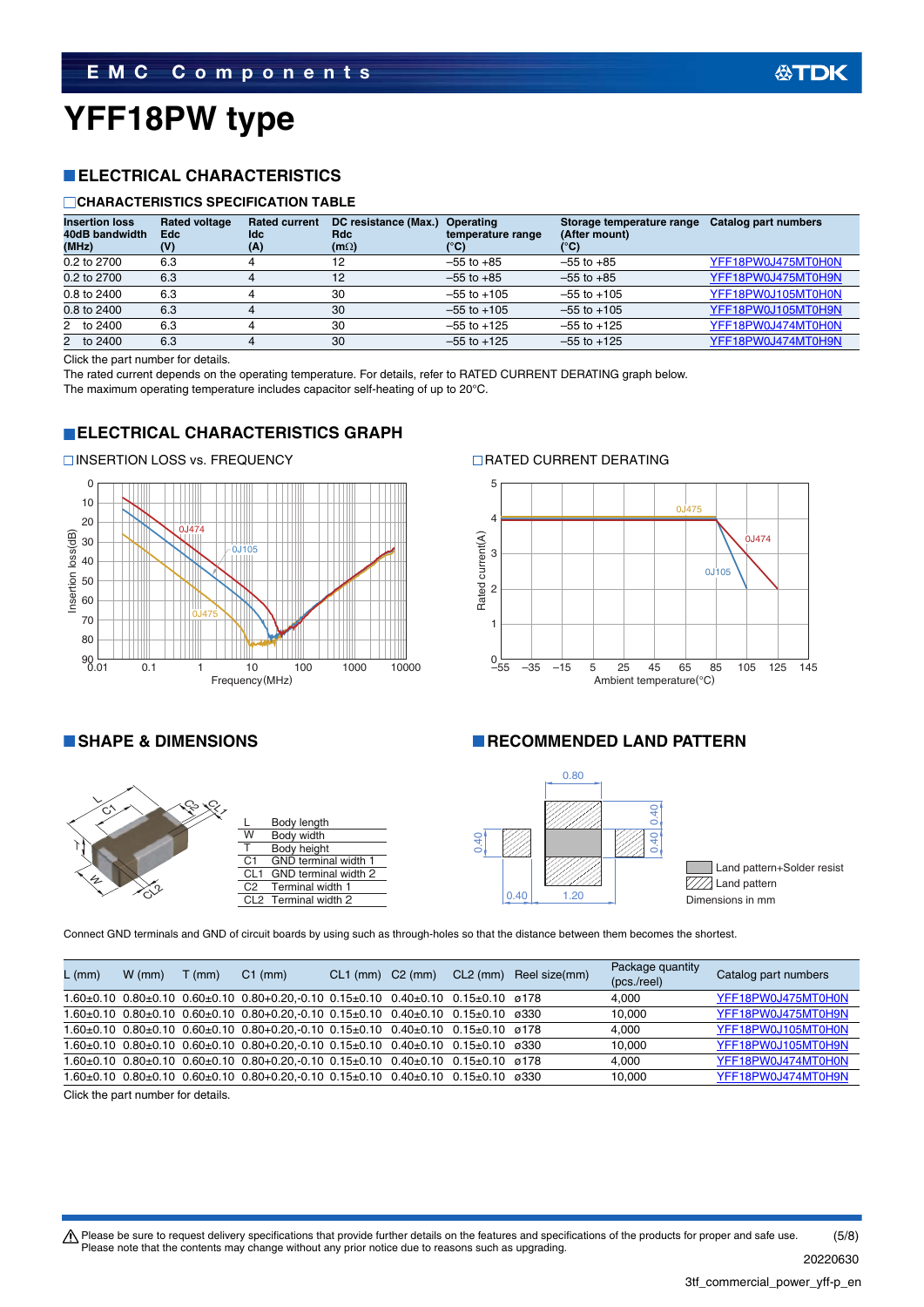# **YFF21PC type**

### **ELECTRICAL CHARACTERISTICS**

#### **CHARACTERISTICS SPECIFICATION TABLE**

| <b>Insertion loss</b><br>40dB bandwidth<br>(MHz) | <b>Rated voltage</b><br><b>Edc</b><br>(V) | <b>Rated current</b><br>ldc.<br>(A) | DC resistance (Max.)<br>Rdc<br>$(m\Omega)$ | Operating<br>temperature range<br>(°C) | Storage temperature range<br>(After mount)<br>$\mathbf{C}$ | Catalog part numbers |
|--------------------------------------------------|-------------------------------------------|-------------------------------------|--------------------------------------------|----------------------------------------|------------------------------------------------------------|----------------------|
| 0.04 to 1700                                     | 6.3                                       |                                     |                                            | $-55$ to $+85$                         | $-55$ to $+85$                                             | YFF21PC0J226MT000N   |
| 0.04 to 1700                                     | 6.3                                       |                                     |                                            | $-55$ to $+85$                         | $-55$ to $+85$                                             | YFF21PC0J226MT009N   |
| $0.7$ to 1600                                    | 10                                        |                                     | 12                                         | $-55$ to $+85$                         | $-55$ to $+85$                                             | YFF21PC1A105MT000N   |
| 0.7 to 1600                                      | 10                                        |                                     | 12                                         | $-55$ to $+85$                         | $-55$ to $+85$                                             | YFF21PC1A105MT009N   |
| to 1200<br>$2^{\circ}$                           | 16                                        |                                     | 30                                         | $-55$ to $+125$                        | $-55$ to $+125$                                            | YFF21PC1C474MT000N   |
| to 1200<br>$^{2}$                                | 16                                        |                                     | 30                                         | $-55$ to $+125$                        | $-55$ to $+125$                                            | YFF21PC1C474MT009N   |

Click the part number for details.

The maximum operating temperature includes capacitor self-heating of up to 20°C.

#### **ELECTRICAL CHARACTERISTICS GRAPH**







#### **SHAPE & DIMENSIONS RECOMMENDED LAND PATTERN**



Land pattern+Solder resist  $\sqrt{Z/2}$  Land pattern

Connect GND terminals and GND of circuit boards by using such as through-holes so that the distance between them becomes the shortest.

| $L$ (mm)    | $W$ (mm)        | $T$ (mm)    | $B \, (mm)$ | $C \, (mm)$     | Reel size (mm) | Package quantity (pcs./reel) | Catalog part numbers |
|-------------|-----------------|-------------|-------------|-----------------|----------------|------------------------------|----------------------|
| $2.00+0.20$ | $1.25 \pm 0.20$ | $0.85+0.15$ | $0.30+0.10$ | $0.45 \pm 0.15$ | ø178           | 4.000                        | YFF21PC0J226MT000N   |
| $2.00+0.20$ | 1.25±0.20       | $0.85+0.15$ | $0.30+0.10$ | $0.45+0.15$     | ø330           | 10.000                       | YFF21PC0J226MT009N   |
| $2.00+0.20$ | $1.25 \pm 0.20$ | $0.85+0.15$ | $0.30+0.10$ | $0.45+0.15$     | ø178           | 4.000                        | YFF21PC1A105MT000N   |
| $2.00+0.20$ | $1.25 \pm 0.20$ | $0.85+0.15$ | $0.30+0.10$ | $0.45+0.15$     | ø330           | 10.000                       | YFF21PC1A105MT009N   |
| $2.00+0.20$ | l.25±0.20       | $0.85+0.15$ | $0.30+0.10$ | $0.45+0.15$     | ø178           | 4.000                        | YFF21PC1C474MT000N   |
| $2.00+0.20$ | l.25±0.20       | $0.85+0.15$ | $0.30+0.10$ | $0.45+0.15$     | ø330           | 10.000                       | YFF21PC1C474MT009N   |

Click the part number for details.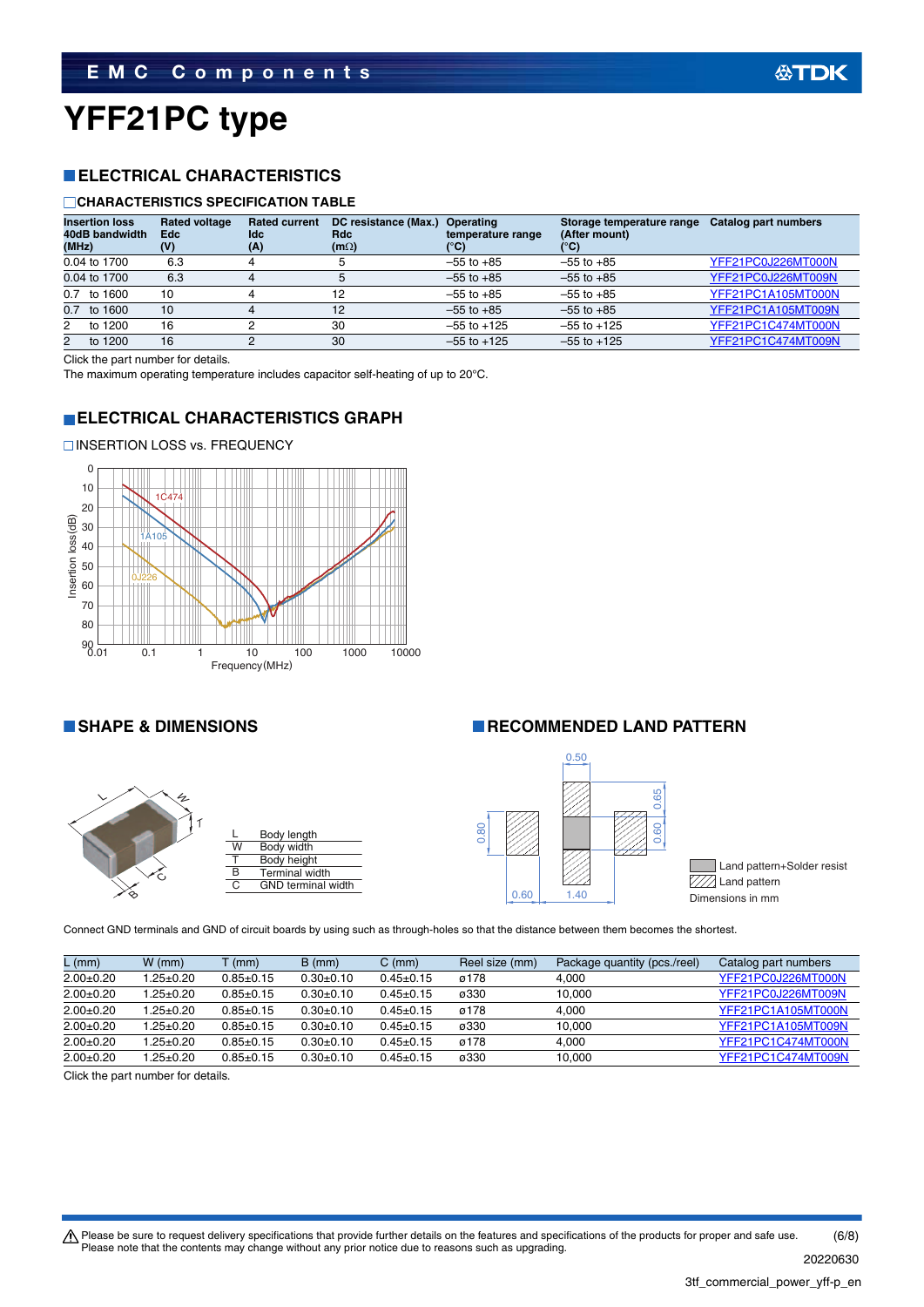# **YFF31PC type**

### **ELECTRICAL CHARACTERISTICS**

#### **CHARACTERISTICS SPECIFICATION TABLE**

| <b>Insertion loss</b><br>40dB bandwidth<br>(MHz) | <b>Rated voltage</b><br><b>Edc</b><br>(V) | <b>Rated current</b><br>ldc<br>(A) | DC resistance (Max.)<br><b>Rdc</b><br>$(m\Omega)$ | Operating<br>temperature range<br>$(^\circ \text{C})$ | Storage temperature range<br>(After mount)<br>°C) | Catalog part numbers |
|--------------------------------------------------|-------------------------------------------|------------------------------------|---------------------------------------------------|-------------------------------------------------------|---------------------------------------------------|----------------------|
| 0.3 to 1300                                      | 6.3                                       |                                    |                                                   | $-55$ to $+125$                                       | $-55$ to $+125$                                   | YFF31PC0J226MTJ00N   |
| 0.7 to 1200                                      | 16                                        |                                    | 40                                                | $-55$ to $+125$                                       | $-55$ to $+125$                                   | YFF31PC1C105MT000N   |
| 0.7 to 1200                                      | 16                                        | ∩                                  | 40                                                | $-55$ to $+125$                                       | $-55$ to $+125$                                   | YFF31PC1C105MT009N   |
| 2 to 1000                                        | 16                                        | っ                                  | 40                                                | $-55$ to $+125$                                       | $-55$ to $+125$                                   | YFF31PC1C474MT000N   |
| 2 to 1000                                        | 16                                        |                                    | 40                                                | $-55$ to $+125$                                       | $-55$ to $+125$                                   | YFF31PC1C474MT009N   |
| 700<br>3 to                                      | 16                                        |                                    | 40                                                | $-55$ to $+125$                                       | $-55$ to $+125$                                   | YFF31PC1C224MT000N   |
| 700<br>3 to                                      | 16                                        |                                    | 40                                                | $-55$ to $+125$                                       | $-55$ to $+125$                                   | YFF31PC1C224MT009N   |

Click the part number for details.

**□INSERTION LOSS vs. FREQUENCY** 

The maximum operating temperature includes capacitor self-heating of up to 20°C.

### **ELECTRICAL CHARACTERISTICS GRAPH**





#### Body length Body width Body height Terminal width **GND** terminal width

#### **SHAPE & DIMENSIONS RECOMMENDED LAND PATTERN**



Land pattern+Solder resist **V//** Land pattern

Connect GND terminals and GND of circuit boards by using such as through-holes so that the distance between them becomes the shortest.

| $L$ (mm)        | $W$ (mm)      | T (mm)         | $B \, (mm)$     | $C \, (mm)$   | Reel size (mm) | Package quantity (pcs./reel) | Catalog part numbers |
|-----------------|---------------|----------------|-----------------|---------------|----------------|------------------------------|----------------------|
| $3.20 \pm 0.20$ | 1.60±0.20     | $.30{\pm}0.20$ | $0.40 \pm 0.30$ | $1.10 + 0.40$ | ø178           | 2.000                        | YFF31PC0J226MTJ00N   |
| $3.20 \pm 0.20$ | 1.60±0.20     | $.30+0.20$     | $0.40+0.30$     | $0.95 + 0.25$ | ø178           | 2.000                        | YFF31PC1C105MT000N   |
| $3.20 \pm 0.20$ | 1.60±0.20     | $.30{\pm}0.20$ | $0.40+0.30$     | $0.95 + 0.25$ | ø330           | 10.000                       | YFF31PC1C105MT009N   |
| $3.20 \pm 0.20$ | 1.60±0.20     | $1.30 + 0.20$  | $0.40+0.30$     | $0.95 + 0.25$ | ø178           | 2.000                        | YFF31PC1C474MT000N   |
| $3.20 \pm 0.20$ | $1.60 + 0.20$ | 1.30±0.20      | $0.40+0.30$     | $0.95 + 0.25$ | ø330           | 10.000                       | YFF31PC1C474MT009N   |
| $3.20 \pm 0.20$ | $0.60 + 0.20$ | $.30+0.20$     | $0.40+0.30$     | $0.95 + 0.25$ | ø178           | 2.000                        | YFF31PC1C224MT000N   |
| $3.20 \pm 0.20$ | $0.60 + 0.20$ | $.30+0.20$     | $0.40+0.30$     | $0.95 + 0.25$ | ø330           | 10.000                       | YFF31PC1C224MT009N   |

Click the part number for details.

Please be sure to request delivery specifications that provide further details on the features and specifications of the products for proper and safe use.<br>Please note that the contents may change without any prior notice d 20220630 (7/8)